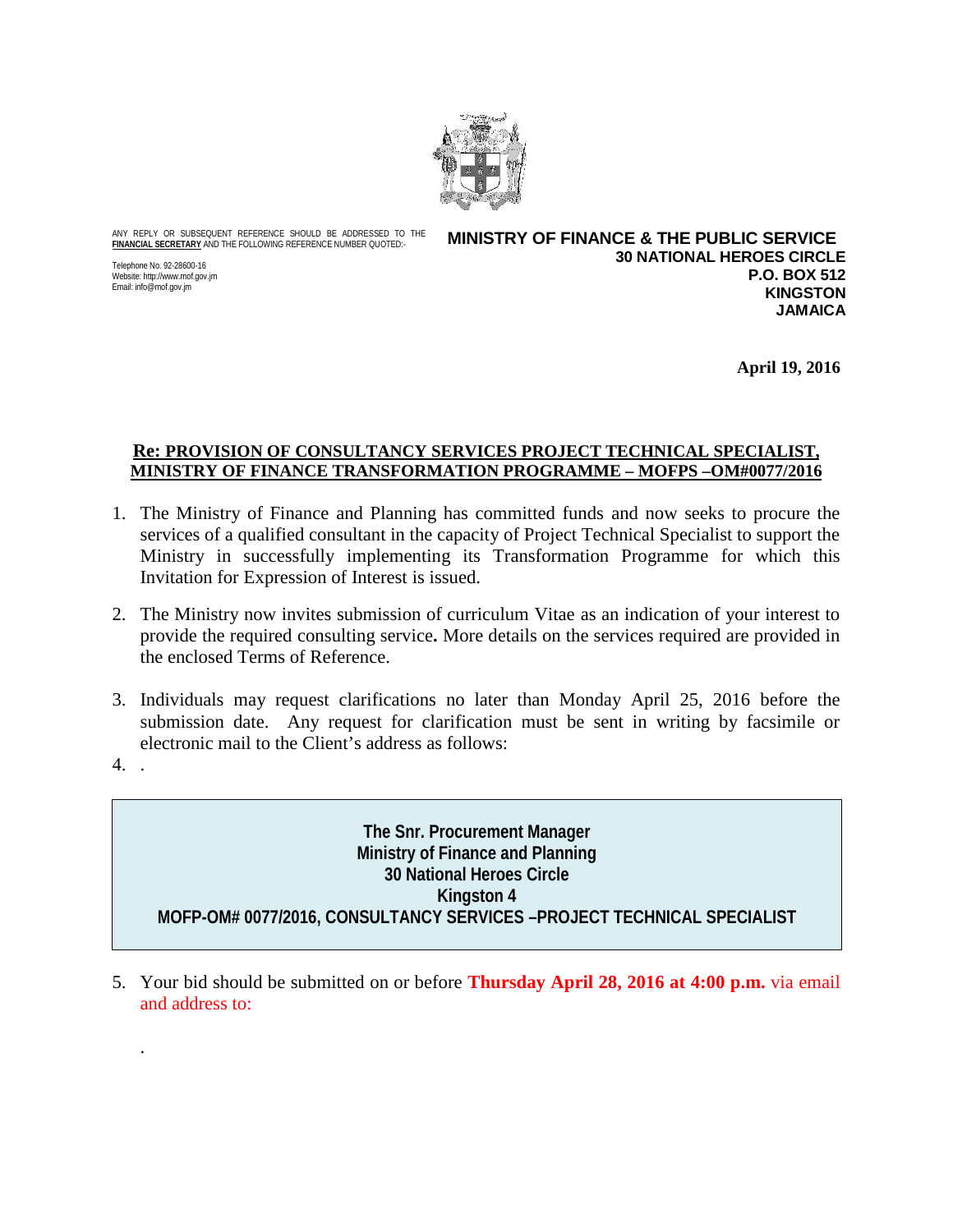**Senior Procurement manager Ministry of Finance and Planning 30 National Heroes Circle Kingston 4 Tel: …932--4647 Email …mofprocure@mof.gov.jm……**

**The Ministry reserves the right to withdraw this invitation without providing reason(s) at any time before the deadline for submission of interest.**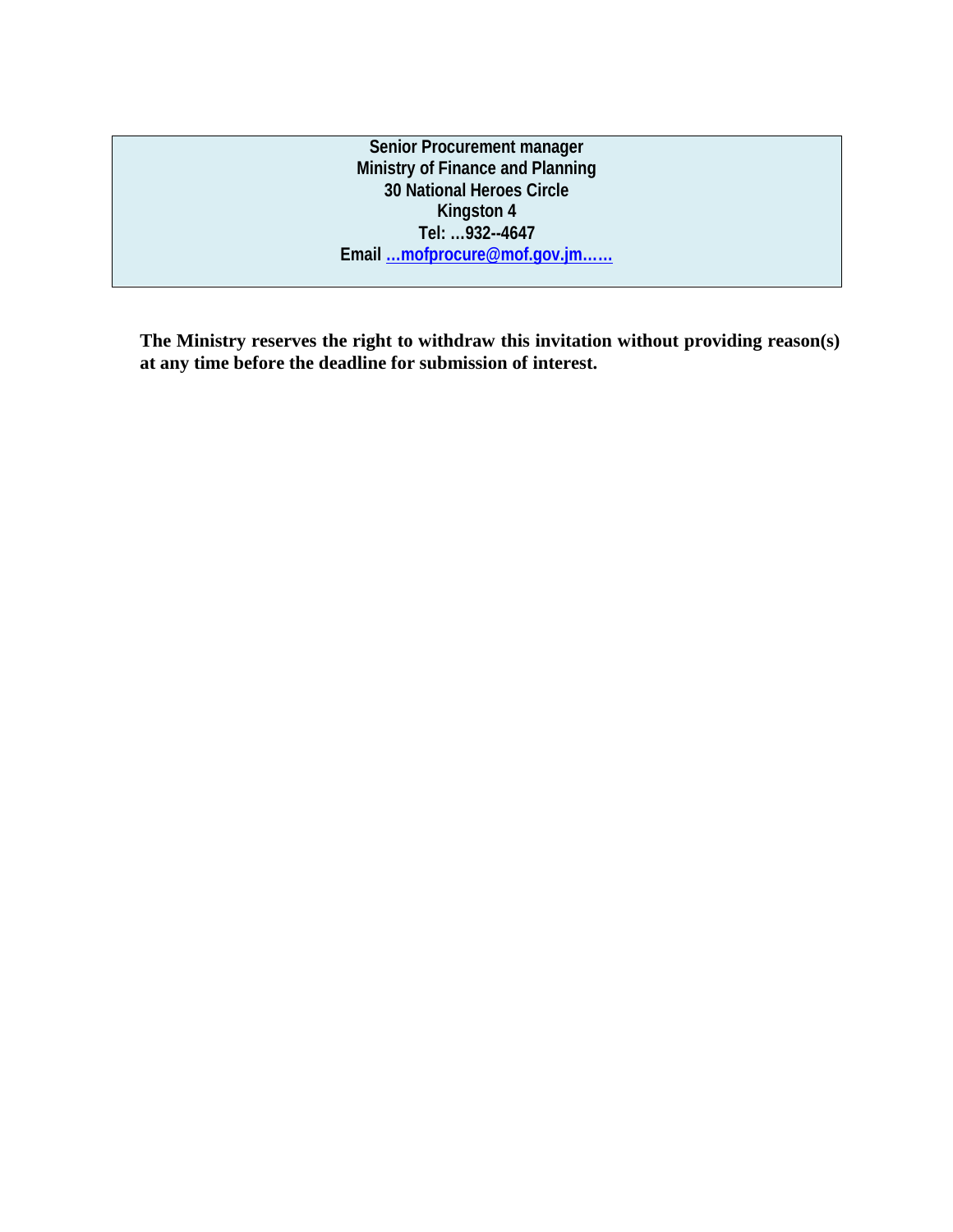

### **MINISTRY OF FINANCE AND PLANNING TRANSFORMATION PROGRAMME PROJECT TECHNICAL SPECIALIST**

#### **TERMS OF REFERENCE**

### **1.0 BACKGROUND**

- 1.1 The Government of Jamaica (GOJ) charted in 2009 a path for national development and renewal which, inter alia, calls for the repositioning and transformation of the Public Sector to support the achievement of the National Outcomes delineated in *Vision 2030 Jamaica, the National Development Plan*.
- 1.2 Recognising the centrality of preserving a stable macroeconomic landscape as the fulcrum for sustainable national growth and development, the GOJ enunciated its commitments to ensuring that the macro and micro economies are poised to produce the conducive environment necessary to achieve *National Goal 3: Jamaica's Economy is Prosperous*, as indicated through the associated outcomes:
	- *National Outcome #7 –A Stable Macro economy*
	- *National Outcome #8 –An Enabling Business Environment*
	- *National Outcome #9 –Strong Economic Infrastructure*
	- *National Outcome #10 – Energy Security and Efficiency*
	- *National Outcome #11 – A Technology-Enabled Society*
	- *National Outcome #12 – Internationally Competitive Industry Structures*
- 1.3 The GOJ, in agreement with key multi-lateral /bilateral agencies and development partners, has also developed the Economic Reform Programme (ERP), an initiative designed to reduce the national debt burden; promote fiscal discipline; increase revenue; improve efficiency in GOJ operations; and, the implementation of key reforms, namely in the public sector, pension administration and taxation.
- 1.4 The roll out of the ERP will, of necessity, be led and managed by the Ministry of Finance and Planning (MOFP). The Ministry has overall responsibility for developing the GOJ's economic policy framework, collecting and allocating public revenue, and playing an important role in the socio-economic development of the country, in creating a society in which each citizen has every prospect of a better quality of life. Further, the key components of the ERP include tax reform, public sector transformation, pension reform, debt management, central treasury management system, and corporate governance, all of which fall within the remit of the Ministry.
- 1.5 In December 2013, the MOFP completed a comprehensive Strategic Review. The review identified a number of important deficiencies that reduce the MOFP's effectiveness and efficiency to promote economic growth and development, including: (i) a centralized decision making structure exacerbated by an excessive number of direct reports to the Financial Secretary; (ii) a prevalent culture of silo thinking with weak coordination and consultation between divisions; (iii)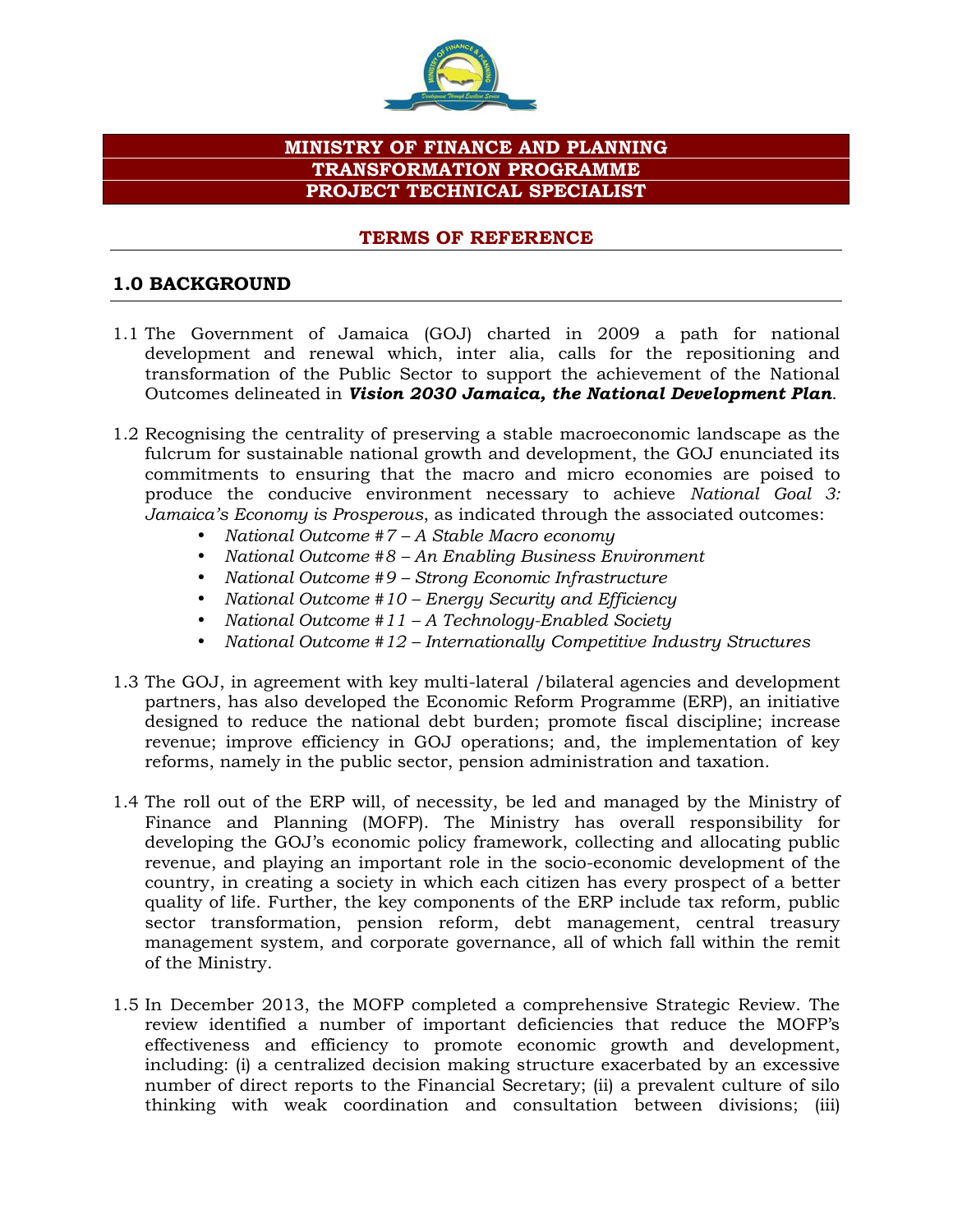resistance to change; (iv) emphasis on transactional bureaucratic processes over policy-making functions, (v) insufficient skills and competencies for required tasks such as economic analysis and forecasting; (vi) prevalence of cumbersome processes; and (vii) unclear roles, duplication of tasks, and functions overlap.

- 1.6 The strategic review also provided a number of recommendations to address these deficiencies and improve the performance of the MOFP including: (i) revision of the vision and mission of the Ministry to focus on the creation of the environment for sustainable growth in Jamaica; (ii) organisational restructuring of the Ministry to better allow for the achievement of the above strategic objectives; and (iii) enhancement of work processes and systems. In addition, recommendations were put forward to address deficiencies identified with regards to: (a) *leadership and accountability*: implement Accountability Framework and increase focus on strategic management activities; (b) *decision-making structures*: reduce bottlenecks and increase responsiveness by reducing the number of reports to the Financial Secretary; (c) *people*: build capacity to ensure that critical activities can be performed; (d) *work processes*: carry out a business process reengineering exercise to eliminate duplications and overlap; and (e) *culture*: reduce degree of "silo mentality" by establishing new units that merge common functions (e.g., monitoring) that are currently duplicated across units.
- 1.7 The MOFP recognizes the need to realign its organisational structure and machinery to improve the efficiency of its operational management and internal processes, and to strengthen its policy-making and implementation capacity. The MOFP therefore must be transformed to better facilitate sustainable growth in the national economy, effective regulation of the country's financial institutions, and the cost-effective delivery of public services. As such, the Ministry has embarked on a three (3) year Transformation Programme.
- 1.8 The objectives of the Transformation Programme are to: (1) make the operations, machinery and internal processes of the MOFP more efficient; (2) improve the development and execution of policy associated with public fiscal management; (3) improve the policy making capacity and, in particular, strengthen institutional arrangements to analyse and formulate economic and fiscal policy; and, (4) develop the relevant organisation structure, culture and accountabilities required for sustained operations of the MOFP and execution of its strategic objectives.
- 1.9 The Transformation Programme has three (3) components that will:
	- 1. Re-organise the Ministry in line with the Value Chain Approach to enable the effecting of core responsibilities that can lead to strategic success;
	- 2. Build capacity within the MOFP to enable the transformation to a High Performing Organisation; and,
	- 3. Develop, implement and sustain supporting change and culture management programmes and initiatives to support renewal across the Ministry.

#### **Component 1 - MOFP Re-organisation**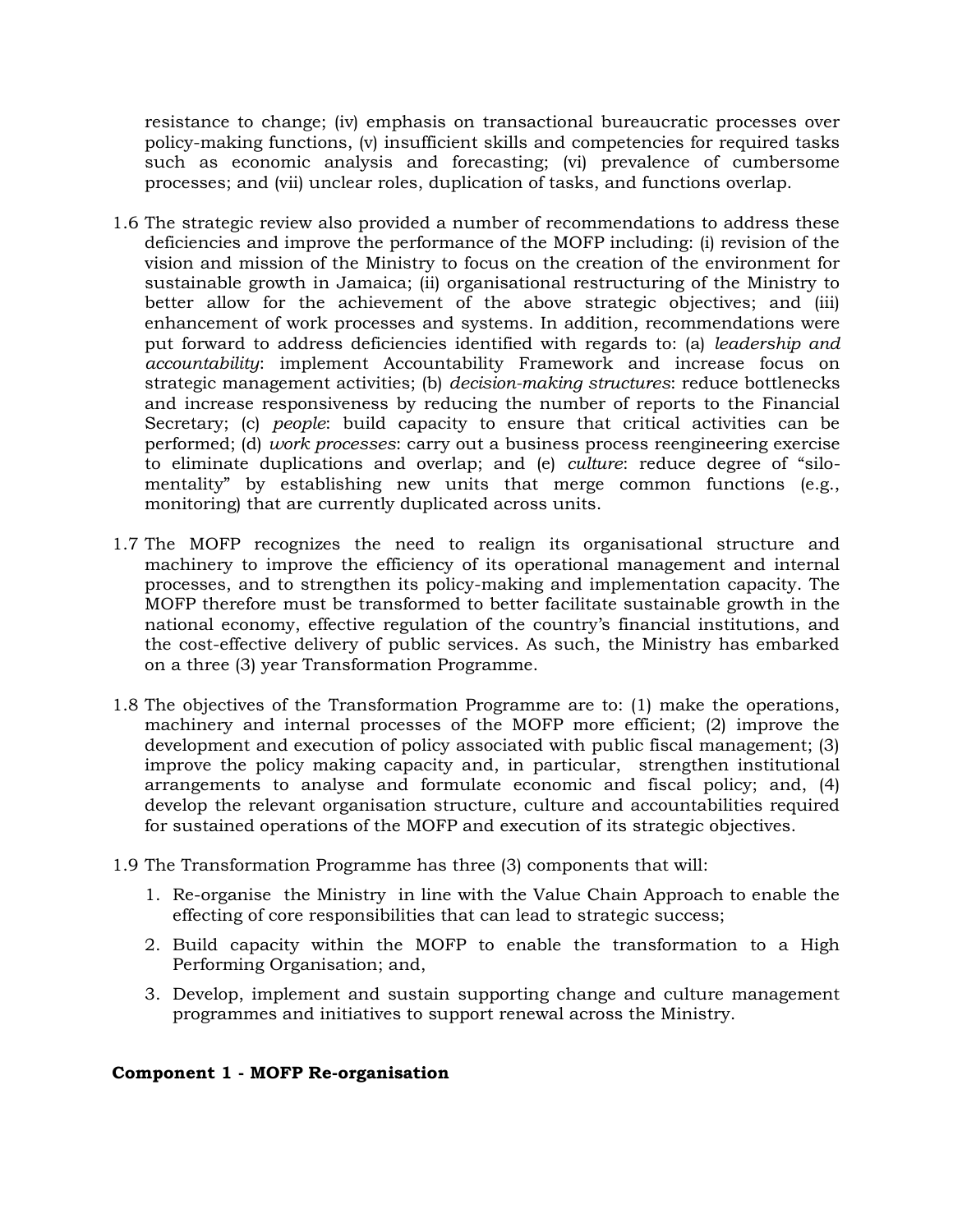This component supports the Ministry's organisation restructuring. Main activities include:

- Develop a comprehensive three-year implementation plan for the MOFP Transformation Programme with assigned responsibilities, cost, timelines and milestones;
- Conduct a business process reengineering exercise to eliminate red tape, merge duplicating functions and eliminate redundant and unnecessary ones;
- Definition of functional profiles and job descriptions for the new structure;
- Implementation of HR transition strategy and plan to move MOFP staff from the old structure to the new one;
- Adoption of new MOFP organisation structure (i.e., organisational chart, staffing levels, operating procedures);
- Prepare procedures manuals to support new/improved business processes;
- Conduct space audit to inform the reallocation of staff work space based upon new organisation structure;
- Establish ICT Governance Framework to enhance systems management; and
- Develop Performance Management and Accountability Framework, including the development of Service Level Agreements with clients.

### **Component 2 - MOFP Competencies and Capacities**

This component provides a competency framework along with a robust capacity building programme to address skill and competency gaps. Activities include:

- Design and implement a competency framework for the Ministry;
- Carry out a comprehensive training needs assessment, followed by a training plan based on the needs assessment findings; and,
- Conduct training impact evaluations.

#### **Component 3 - Change Management and Communication**

This component supports the transformation of the Ministry's organisational culture. It should also lead to an improved understanding of the needs and behaviour of employees transitioning within macro-level organisational change and to promote transformation programme activities across the MOFP. This will be executed in collaboration with an external change management consulting firm. Main activities include:

- Design and implement a change management and communication plan to mitigate re-organisation related risks;
- Apply behavioural insights to external business processes;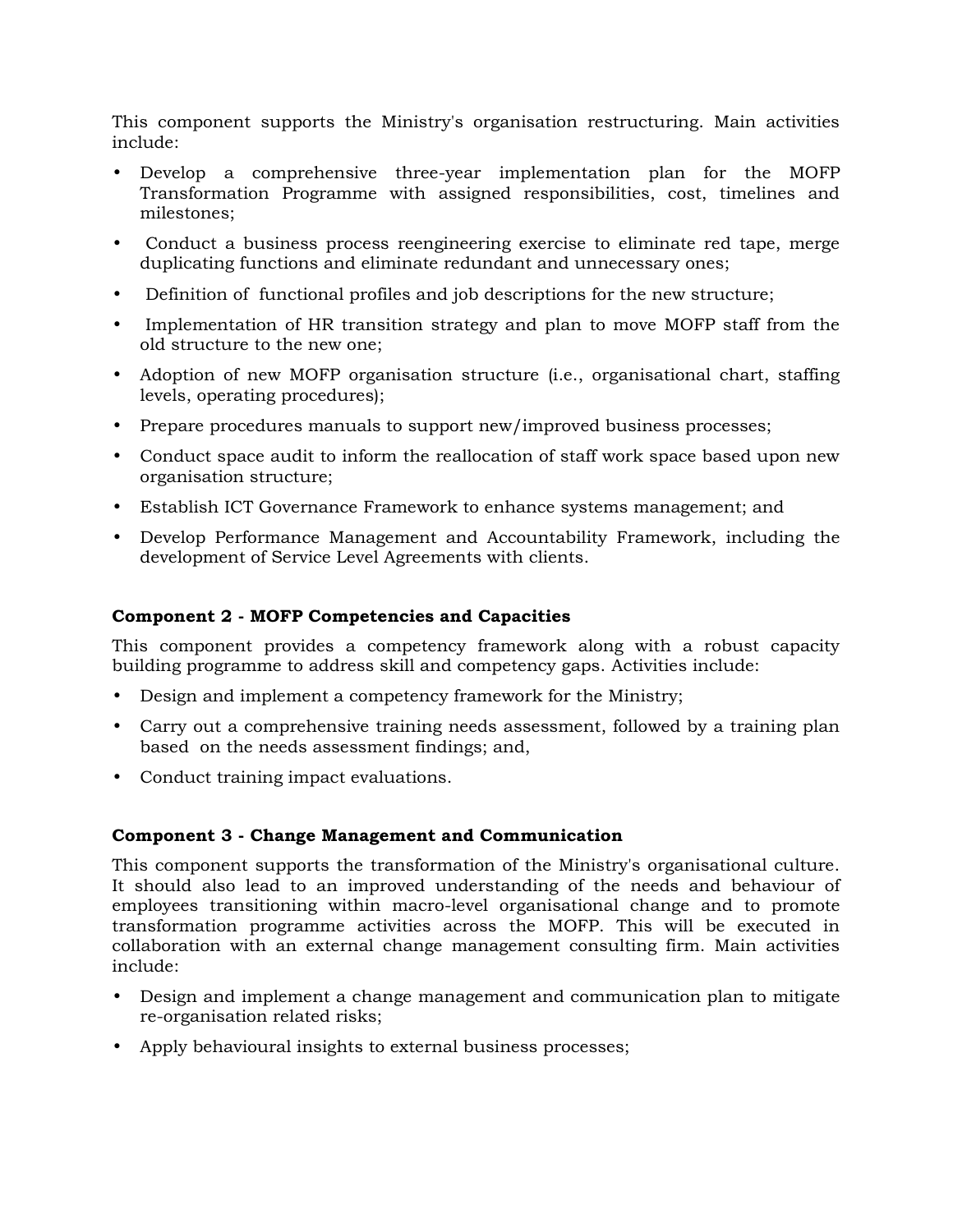- Apply behavioural insights to internal business processes as part of the Transformation Programme, focusing on improving staff engagement, productivity and change management;
- Enhance capacity of MOFP staff to respond positively to change;
- Assure key stakeholders engagement throughout the MOFP transformation process.
- 1.10 To carry out its Transformation Programme, the MOFP will establish an implementation management structure with the following core elements:
- i) creation of a dedicated Programme Management Office (PMO), responsible for ensuring full implementation of the programme. The PMO will be comprised of both consultants and MOFP staff who will provide the technical and advisory support to MOFP senior management for Programme implementation. The MOFP staff will work exclusively and on a full time basis in the PMO. The PMO will include:
	- a. **PMO Director** manage the day to day operations of the PMO and have primary and direct responsibility for components one (1) and two  $(2)$ :
	- b. **Change Management consulting firm** will have direct and primary responsibility for component three (3) which will design and implement a change management strategy and plan based on the application of behavioural economics, as well as the attendant communication plan;
	- c. **Project Technical Specialists** provide the management analysis and organisational development functions including business process reviews and the development of job descriptions;
	- d. **Change Management and Culture Management Specialist** assist in the implementation of the change management strategy and plan as well as the implementation of the communication plan;
	- e. **Portfolio Analyst** provide the financial management and project management support required for the successful operation of the Programme, as well as assisting in financial reporting and performance updates to International Development Partners.
- ii) establishment of a Transformation Steering Committee (TSC) to support and supervise the implementation of the programme. The TSC, chaired by the Financial Secretary and composed of key stakeholders, will ensure robust program governance, strategic direction and oversight.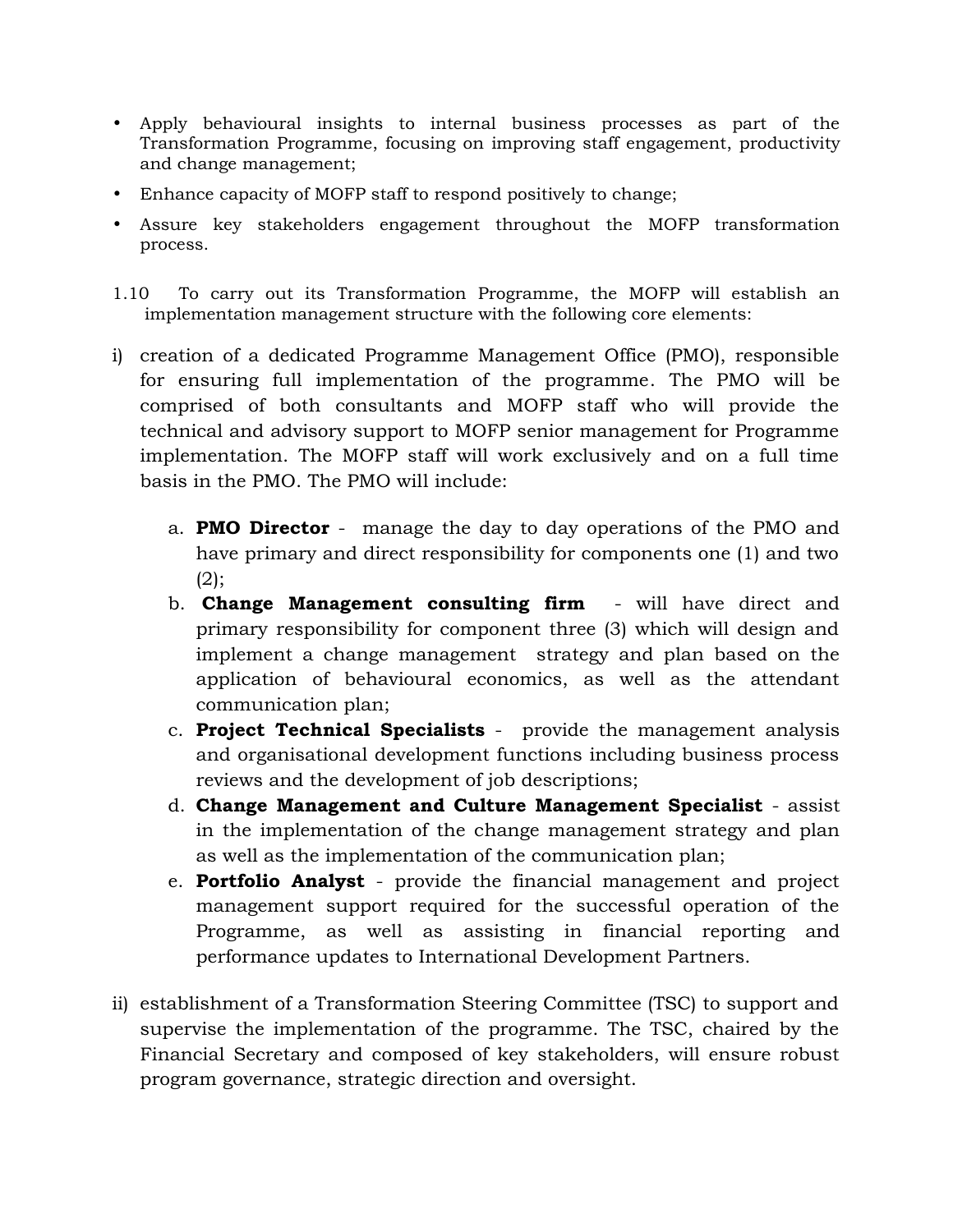iii) designation of change leaders and change agents in every unit of the organisation, selected from the MOFP staff.

### **2.0 NATURE AND DURATION OF ASSIGNMENT**

2.1 The Ministry has embarked on implementing the accepted recommendations and various proposals arising from the 2013 Strategic Review along with recommendations from previous work done. To this end, the Ministry is seeking to secure the services of a Project Technical Specialist for a **period of one (1) year** with the potential for renewal based on satisfactory performance and the needs of the Programme.

### **3.0 SCOPE OF WORK**

- 3.1 Reporting directly to the PMO Director, the Project Technical Specialist will work closely with the international change and culture management partners as well as with Strategic Organisational Development Branch to develop and recommend effective organisational development solutions including: conducting business process reviews/reengineering exercises, developing functional profiles, job descriptions and procedural manuals as well as providing advice on the development and implementation of the new organisational structure.
- 3.2 The Project Technical Specialist will perform the following duties:
	- **1. To conduct appropriate organizational development interventions, provides effective monitoring and promotes the adoption of best practices in change management.**
	- Develops and recommends appropriate organizational development programmes and solutions with a view to improving the efficiency and effectiveness of the Ministry's operations;
	- Employs innovations in the design and implementation of organizational development solutions considering resource constraints viz a vis changing organizational priorities;
	- Studies, proposes and implements systems and procedures to develop greater efficiency and productivity;
	- Conducts organizational reviews, systems and procedures studies and makes recommendations;
	- Documents organizational changes and conducts analysis;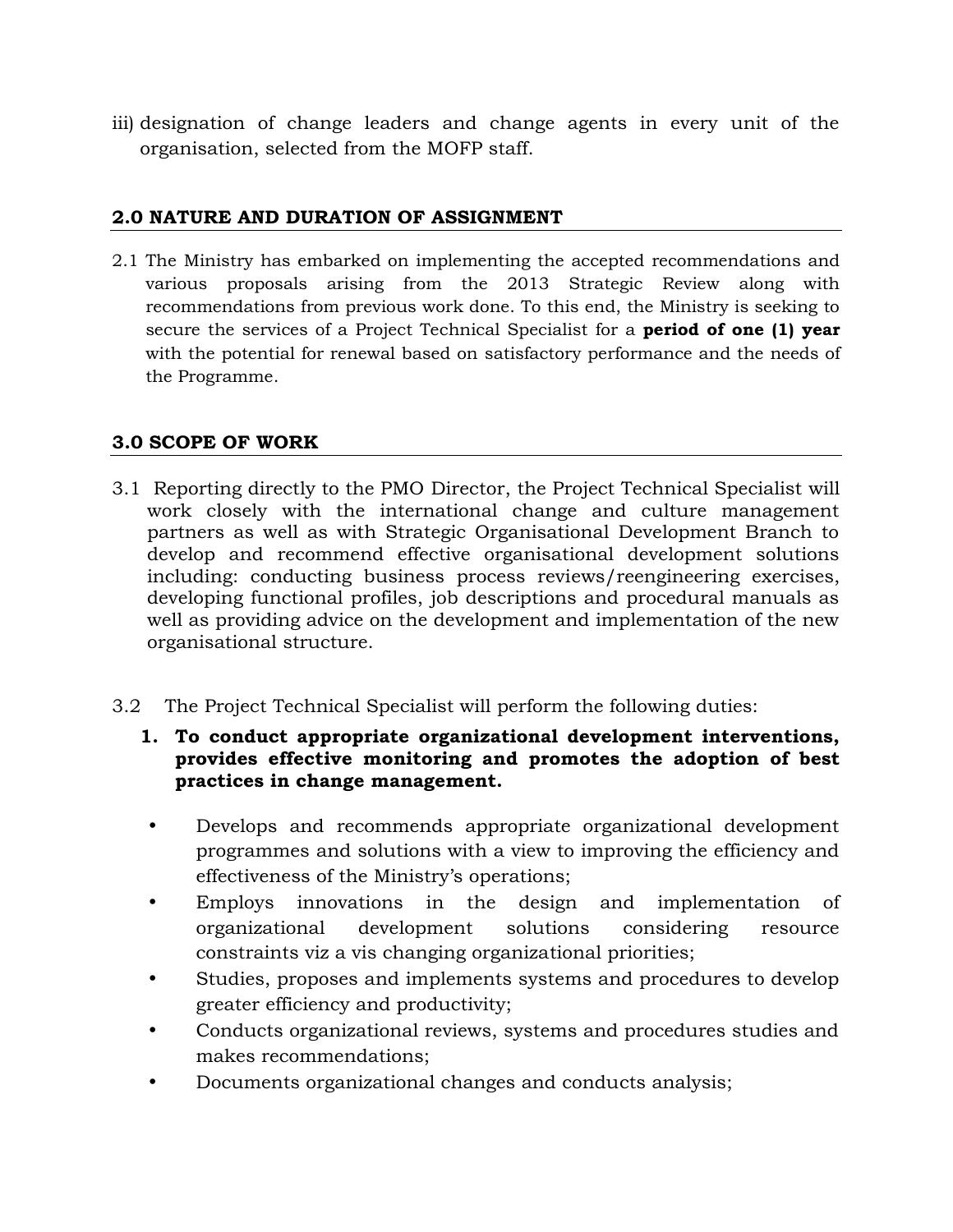- Examines the operations and workflow of identified divisions to determine systematic weaknesses e.g. duplication/overlaps, waste as well as activities that do not add value to the process by;
	- **-** Conducting interviews with staff;
	- **-** Observing the activities of staff in the working environment
	- **-** Administering questionnaires
	- **-** Reviewing previous reports/documents existing job descriptions and charts
	- **-** Preparing flow chart of current operations
- Collects job related data through interviews, questionnaires, observations and examines records to validate findings;
- Develops/reviews standard operating policies and procedures;
- Prepares and issues final report of findings and recommendations;
- Assists with implementation of recommendations;
- Incorporates industry practices and research findings;
- Researches, designs and develops proactive policy initiatives and procedures;

## **2. To participate in the Ministry's various change management and key transformation programmes and initiatives.**

- Participates in change management projects and programmes for the PMO according to stipulated guidelines agreed to with relevant stakeholders;
- Implements OD solutions which will support the ministry's Transformation Programme;
- Supports the development of specific tools/policies identified by change facilitators;
- Contributes to the development and implementation of strategies to narrow the gap between the desired and actual culture;
- Conducts general/specific and ad-hoc research to inform OD/change management issues;

# **4.0 QUALIFICATIONS/ EXPERIENCE**

- First Degree in Organizational Development/Human Resource Management or other relevant Social Science Degree
- Certificate/Diploma in Management Analysis